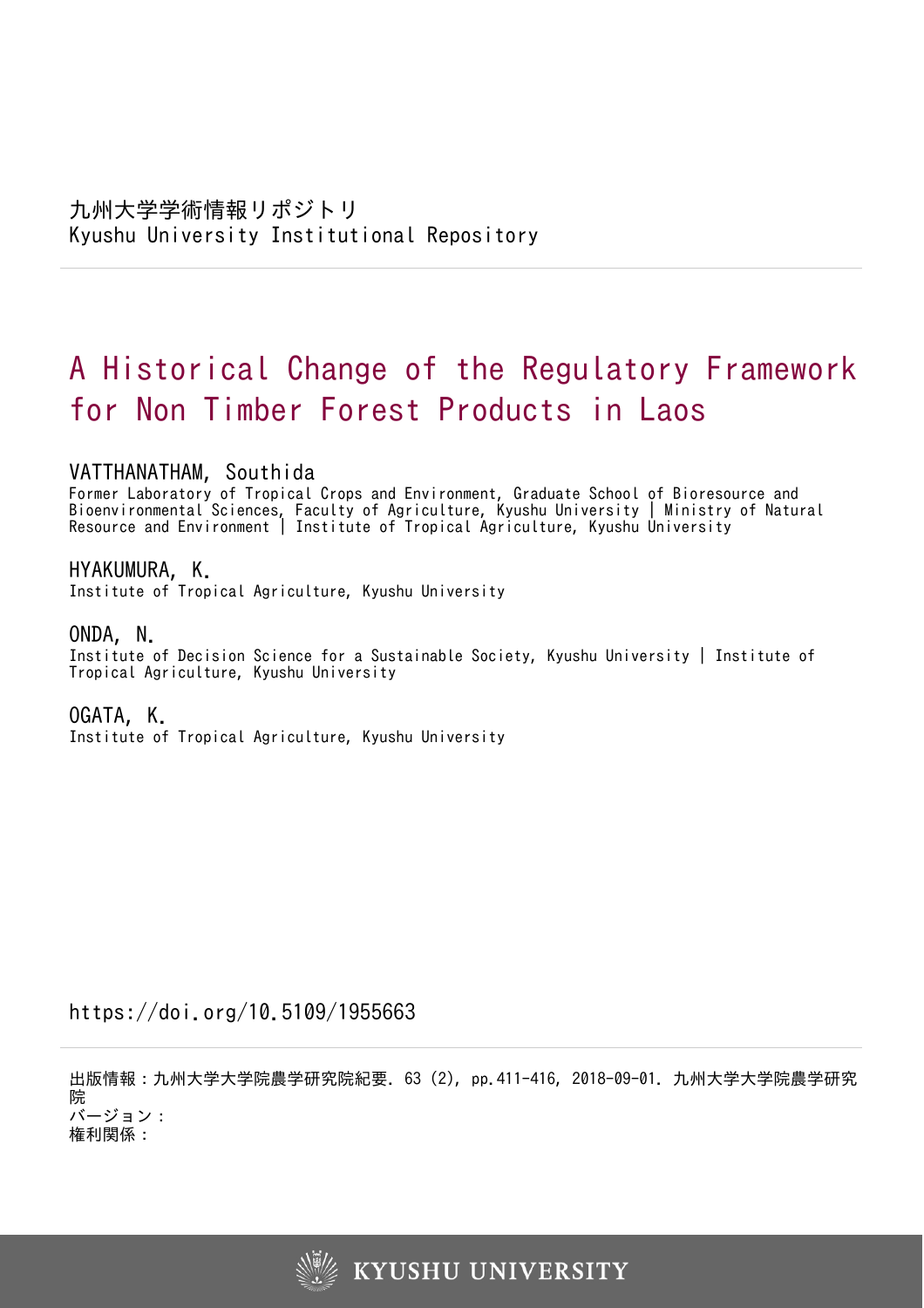## **A Historical Change of the Regulatory Framework for Non Timber Forest Products in Laos**

#### $\mathbf{Southida VATTHANATHAM}^{1,4}, \mathbf{K. HYAKUMURA}^{2*}, \mathbf{N. ONDA}^{3} \text{ and } \mathbf{K. OGATA}^{2*}$

Institute of Tropical Agriculture, Kyushu University (*Received April 24, 2018 and accepted May 8, 2018*)

The Lao People's Democratic Republic (Laos) is economically a Least Developed Country in Southeast Asia and characterized by rich natural resources and biodiversity. A majority of the rural population relies on natural resources, particularly non timber forest products (NTFPs). NTFPs contribute significantly to rural livelihoods for both subsistence and cash incomes. They not only support the well–being and food security of local communities, but also contribute to national revenues. Thus, the demand for NTFPs from both local communities and the business sectors is very high. However, harvests of some commercial NTFPs species have decreased due to overharvesting. Many NTFP policies have been developed over the course of four decades, but there has been little analysis of the stages of government attempts to manage these resources. The objectives of this study are to identify the characteristics of the regulatory framework that has evolved for NTFPs in Laos over the past four decades, and to understand how the government has attempted to manage their use by local communities and the business sector. This study involved an extensive literature review of NTFP–related policies and relevant documents. It found that the development of NTFP policies in Laos can be divided into four periods, with the third period (1996 to 2006) being the most important one for the creation of many aspects of the regulatory framework, including legislation on NTFP utilization rights and village forest rights. During the fourth period, the government also tried to control commercial use of NTFPs by imposing obligations on the business sector and conserving the most valuable NTFPs. The study concludes that the current regulatory framework has the potential to secure NTFP resources, although as it is currently being implemented, illegal harvesting of NTFPs still occurs. Therefore, further improvements are still needed in the implementation of the NTFP regulatory framework.

**Key words**: Business sector, Laos, local people, non–timber forest products, regulatory framework

#### INTRODUCTION

With forests covering more than 40% of the total land area, the Lao People's Democratic Republic (Laos) in Southeast Asia is characterized by rich natural resources and biodiversity (MONRE, 2016). It is classified as a Least Developed Country (UNCTAD, 2017) and home to approximately 6.8 million people, with around 60–70% living in rural areas (World Bank, 2016). Most of the rural population relies on natural resources for a living, particularly non timber forest products (NTFPs) (Foppes and Ketphanh, 2004). NTFPs are a direct part of daily life for local people (Clendon, 2001). The subsistence use of NTFPs plays a much larger role than cash income in the family economy of the rural population and is a key coping mechanism for the poorest families (Foppes and Ketphanh, 2004). Although timber extracted from forests in Laos for sale amounts to around 0.3–0.45 million m3 /year, fuel wood as an NTFP for local use amounts to around 7.1 million m<sup>3</sup>/year (Hyakumura, 2009). In other words, the demand for fuel wood is 20 times that of timber. The total value of NTFPs for all rural household consumption in Laos was estimated at about 224 million US dollars as of 2009 (*ibid*.). Rural

populations in Laos depend on NTFPs not only for subsistence use but also for cash income (Clendon, 2001). Almost half of cash income generation of rural populations came from NTFPs; for instance, 49% in Luangprabang Province (Yokoyama 2003) and 41% in Khammuane Province (Hyakumura, 2009). The commercial use of NTFPs is thus seen as one way to "lift people out of poverty" (Angelsen and Wunder, 2003). Moreover, NTFPs can provide not only local community benefits, but also contribute to the national economy, at about 9.2% of GDP in 2009, equivalent to around 510 million US dollars (ICEM, 2014). However, the output of some commercial NTFP species, such as cardamom (Hkum *et al*., 2005), orchids (CITES, 2008; Orchidees, 2009), columbo wood, tiger grass, malva nuts (Phounvisouk, 2013), and benzoin (NAFRI, 2016), have decreased due to overharvesting and illegal harvesting. Since the establishment of Laos as a country, the government has attempted to conserve forests by developing policies and regulatory frameworks relating to forest resources, including NTFPs. Research has already been carried out on several topics relating to NTFPs in Laos, including the importance of NTFP utilization for local people (Vongkhamsao, 2006; Kasper and Thomas, 2004; Baird and Bounphasy, 2003), NTFP marketing (Phounvisouk, 2013; Nicholson *et al*., 2008; Sophatilath *et al*., 2006; Soydara and Ketphanh, 2000), and NTFP value chains (Choulatida and Ngeuamboubpha, 2012; EDC, 2009; Jasen, 2009; Greijmans *et al*., 2007). In order to conserve NTFP resources sustainably, the government has developed several policies and regulatory frameworks for NTFP management, but little analysis has been

<sup>&</sup>lt;sup>1</sup> Former Laboratory of Tropical Crops and Environment, Graduate School of Bioresource and Bioenvironmental Sciences, Faculty of Agriculture, Kyushu University

<sup>2</sup> Institute of Tropical Agriculture, Kyushu University

<sup>3</sup> Institute of Decision Science for a Sustainable Society, Kyushu University 4 Ministry of Natural Resource and Environment, Lao PDR

<sup>\*</sup> Corresponding author (E–mail: hyaku@agr.kyushu–u.ac.jp)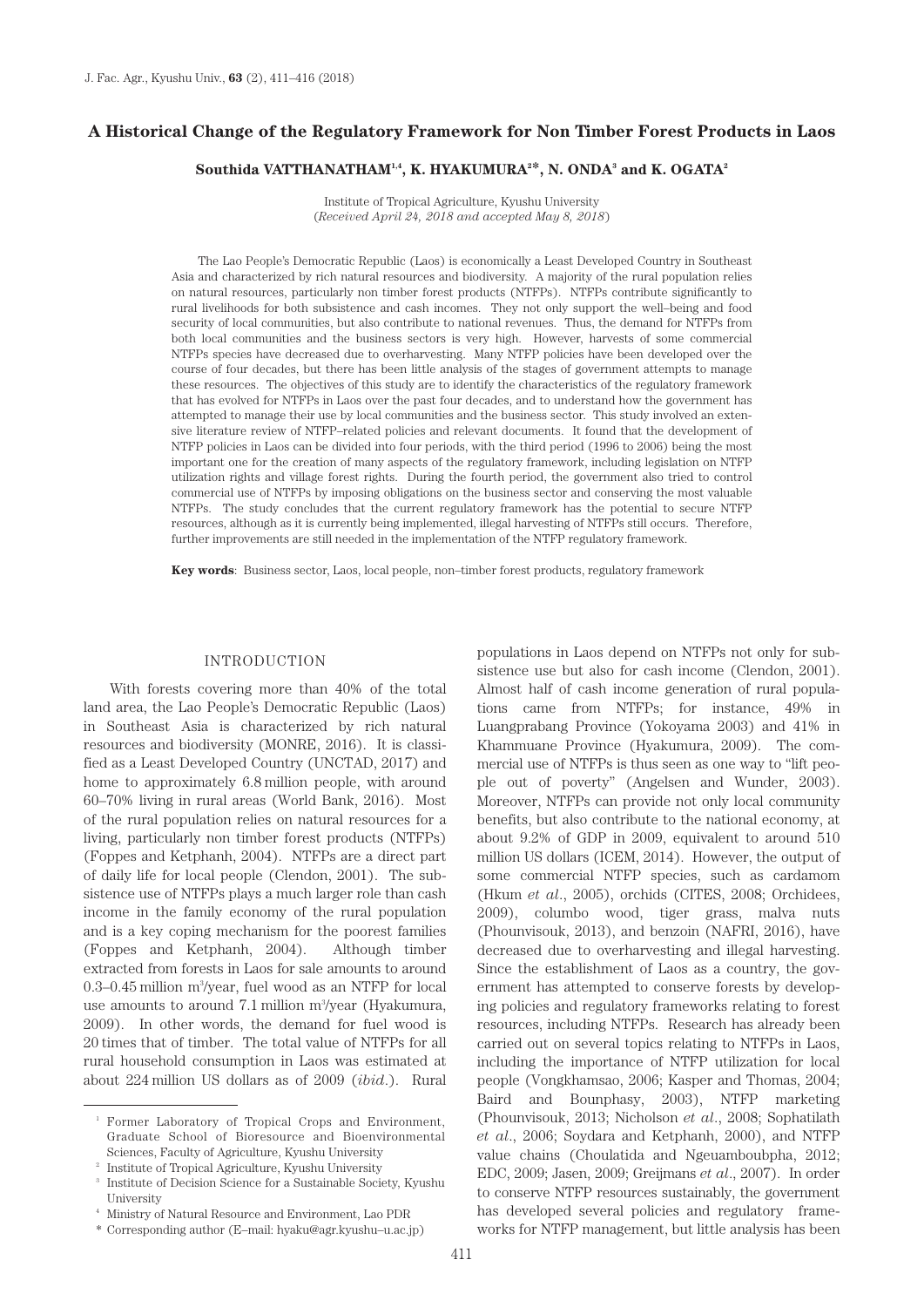done about how the government has tried to manage NTFP resources for local people and the business sector. Therefore, the objectives of this study are to (1) identify the characteristics of NTFP–related regulatory frameworks in Laos from the establishment of Laos as a country until present, and to (2) understand how the government has attempted to manage the utilization of NTFPs by both local people and the business sector.

This study involved an extensive literature review of NTFP policies in Laos and relevant documents covering the period 1975 to 2016. It identifies trends in NTFP– related policies under different socioeconomic conditions, and clarifies historical changes in rights and obligations relating to NTFP use by local people and the business sector. The study ends with a concluding discussion about how the government has tried to manage NTFP resources.

#### RESULTS AND DISCUSSIONS

#### **Trends of NTFP policies and socioeconomic conditions**

#### *Trends of NTFP policies and socioeconomic conditions*

In the more than 40 years since Laos was established as a country in 1975, it has adopted 73 forest–related regulatory tools, including prime ministerial decrees, laws and their revisions, ministerial orders, ministerial regulations, and notifications. Among them, 16 regulatory tools were directly linked with the management of NTFPs. Trends in NTFP–related regulatory tools can be divided into four periods—Period I (1975–1992), Period II (1993–1995), Period III (1996–2006), and Period IV (2007–2016)—based on the governments objectives, national conditions, and the state of forest resources management under the Lao government (Table 1). During Period I, some forest–related regulatory tools were developed, but they were not linked directly with NTFP management. Mostly local people used NTFPs for subsistence income. During Period II, the government established a fundamental regulatory framework and created categories of forest types, while a market economy evolved to include NTFPs. During Period III, Lao policy shifted from the fundamental stage to the enforcement stage, while the market for NTFPs boomed. Eleven out of 16 regulatory tools were developed during Period III. In Period IV, the government attempted to control NTFP harvesting, as a response to overharvesting. Lao economic conditions expanded significantly during this period, and both local people and the business sector increased their commercial uses of NTFPs. In response, the government attempted to develop many regulatory tools for promoting and controlling NTFP usage. As a whole, Period III could be seen as the key period in terms of NTFP policy development.

### **Historical changes in NTFP usage rights for local people and the business sector**

*Local livelihoods and rights*

 Based on four different periods of NTFPs related policies, the rights of local people to use NTFPs under the forest regulatory framework can be described as shown below (Table 2). In Period I, there was no regulatory framework relating specifically to NTFPs after the establishment of Laos. During this period, local people could harvest NTFPs without any restrictions, in any forest area. In Period II, Prime Ministerial Decree No. 169 (169/PM) created the fundamental national regulatory framework for forest management. This decree designated five forest categories in terms of function and existing forest condition: protection forest, production forest, conservation forest, regenerated forest, and degraded forest. The decree stated that local people have the right to harvest forest resources including NTFPs in all types of forest for traditional use. However, the decree did not mention any commercial use. The government developed regulations regarding conservation forests at the national level under Prime Ministerial Decree No.

**Table 1.** Trends in NTFP policies and socioeconomic conditions

| Period                                                                                | $I(1975-1992)$                                          | II $(1993-1995)$                                                                                    | III $(1996 - 2006)$                  | IV (2007-2016)                     |
|---------------------------------------------------------------------------------------|---------------------------------------------------------|-----------------------------------------------------------------------------------------------------|--------------------------------------|------------------------------------|
| Policy development                                                                    | Some forest regulatory<br>tools developed (no<br>NTFPs) | Fundamental regulatory<br>framework established,<br>forest types categorized<br>(fundamental stage) | Shift to enforcement<br>stage        | More control of<br>commercial uses |
| Regulatory tools<br>created: NTFP-related<br>$(16 \text{ total})$                     | $\Omega$                                                | $\overline{2}$                                                                                      | 11                                   | 3                                  |
| Regulatory tools<br>created: forest-related<br>(73 total, including 16)<br>for NTFPs) | 8                                                       | $6\phantom{.}6$                                                                                     | 38                                   | 22                                 |
| Government objectives                                                                 | Transition to market<br>economy                         | Transition to market<br>economy                                                                     | Promote & control NTFP<br>harvesting | Maintain promotion &<br>control    |
| Socioeconomic<br>conditions                                                           | NTFPs mostly for<br>subsistence income                  | Commercial sellling of<br>NTFPs begins                                                              | <b>NTFP</b><br>marketing booms       | NTFP marketing declines            |
|                                                                                       |                                                         |                                                                                                     |                                      |                                    |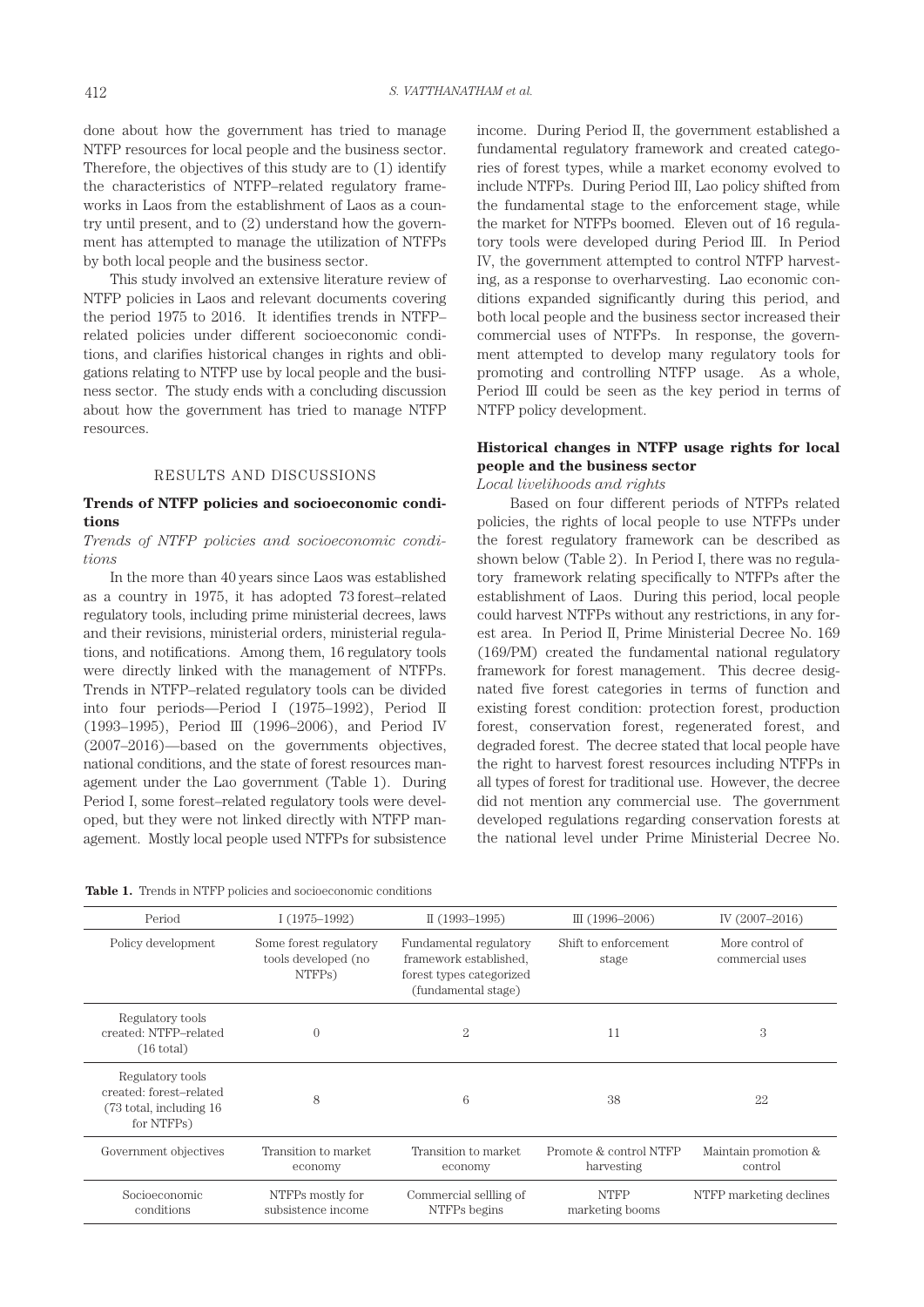164 (164/PM). Under this decree, local people are not allowed to harvest forest resources, including NTFPs, in core zones and corridor zones, intended to protect specified flora and fauna. On the other hand, in a utilization zone, local people are allowed to use NTFPs for traditional use. In Period III, the Forestry Law was issued to replace 169/PM. In terms of NTFP management, this law designated two types of forest use for NTFPs and forest resources: traditional use and commercial use. Local people have been officially allowed to earn income from NTFPs since this period. With Period IV, the control stage for commercial–purpose NTFPs began. The revised Forestry Law, enacted in 2007, re–classified forests from five to just three types in terms of management objectives: protection forest, production forest, and conservation forest. For traditional use, local people can continuously collect NTFPs in all types of forest except in core zones and corridor zones of conservation forests. For commercial use, local people can collect NTFPs only in protection forests and production forests. For commercial use, local people lose the right to collect NTFPs in the utilization zone of conservation forests. This means that local people who rely on conservation forests may lost the official right to sell NTFPs. In 2015, Decree 134/ PM on conservation forests replaced Decree 164/PM. Under this revised decree, conservation forests are designated at four levels, from national to the village level, and at the national level they are newly divided into four zones: protection, controlled use, corridor, and buffer. The controlled–use zone of conservation forests has the same function as the utilization zone in the previous decree. Under this new classification, local people can continuously collect NTFPs in the controlled–use zone for traditional use.

| <b>Table 2.</b> Historical changes in NTFP usage rights for local people in Laos |  |  |  |  |
|----------------------------------------------------------------------------------|--|--|--|--|
|                                                                                  |  |  |  |  |

|                     |                                   | Rights of use   | Forest categories |            |            |              |             |                                               |             |          |
|---------------------|-----------------------------------|-----------------|-------------------|------------|------------|--------------|-------------|-----------------------------------------------|-------------|----------|
| Year Period         | Regulatory                        |                 |                   |            |            | Conservation |             |                                               | Regenerated | Degraded |
|                     |                                   |                 | Protection        | Production | Core       |              |             | Corridor Utilization                          |             |          |
| 1975-92<br>Period I | No NTFP regula-<br>tory framework | Free Access     |                   |            |            |              |             |                                               |             |          |
| 1993                | Decree 169/PM                     | Traditional use |                   | ſ.         | $\times$   |              | $\times$    | $\sqrt{2}$                                    | n d         |          |
| Period II           | Decree 164/PM                     | Commercial use  | $\gamma$          | $\gamma$   | ?          |              | $\tilde{?}$ | ?                                             | ?           | ?        |
| 1996                | Forestry Law                      | Traditional use | Ο.                |            | $\times$   |              | $\times$    |                                               |             |          |
| Period III          |                                   | Commercial use  |                   |            | $\times$   |              | $\times$    | $\times$                                      |             |          |
| 2007                | Forestry Law                      | Traditional use | (                 | Γ.         | $\times$   |              | $\times$    | $\left( \begin{array}{c} \end{array} \right)$ |             |          |
| Period IV           | (Revised)                         | Commercial use  | C.                |            | $\times$   |              | $\times$    | $\times$                                      |             |          |
| 2015<br>Period IV   | Decree<br>134/PM                  |                 | Production        | Protection | Protection | Buffer       | Corridor    | Controlled<br>Use                             |             |          |
|                     |                                   | Traditional     | (                 | (          | $\times$   | $\times$     | $\times$    |                                               |             |          |
|                     |                                   | Commercial      |                   |            | $\times$   | $\times$     | $\times$    | $\times$                                      |             |          |

◯: Permitted, ×: Prohibited, ?: Not stated

**Table 3.** Historical changes in NTFP usage rights for the business sector

|                             |                                   |                       |            |            |                      | Forest categories |                   |             |          |
|-----------------------------|-----------------------------------|-----------------------|------------|------------|----------------------|-------------------|-------------------|-------------|----------|
| Year and<br>Period          | Regulatory                        | Rights of use         |            |            |                      | Conservation      |                   | Regenerated | Degraded |
|                             |                                   |                       | Protection | Production | Core                 | Corridor          | Utilization       |             |          |
| $(1975 - 1992)$<br>Period I | No NTFP regula-<br>tory framework | Free Access           |            |            |                      |                   |                   |             |          |
| 1993<br>Period II           | Decree169/PM<br>Decree164/PM      | Harvesting<br>on NTFP |            |            | $\times$             | $\times$          | $\times$          |             |          |
| 1996<br>Period III          | Forestry Law                      | Harvesting<br>on NTFP | $\times$   |            | $\times$             | $\times$          | $\times$          |             |          |
| 2007<br>Period IV           | <b>Revised Forestry</b><br>Law    | Harvesting<br>on NTFP | $\times$   |            | $\times$             | $\times$          | $\times$          |             |          |
| 2015<br>Period IV           | Decree<br>134/PM                  |                       | Protection | Production | Protection<br>Buffer | Corridor          | Controlled<br>Use |             |          |
|                             |                                   |                       | $\times$   |            | ×<br>$\times$        | $\times$          | $\times$          |             |          |

◯: Permitted, ×: Prohibited, ?: Not stated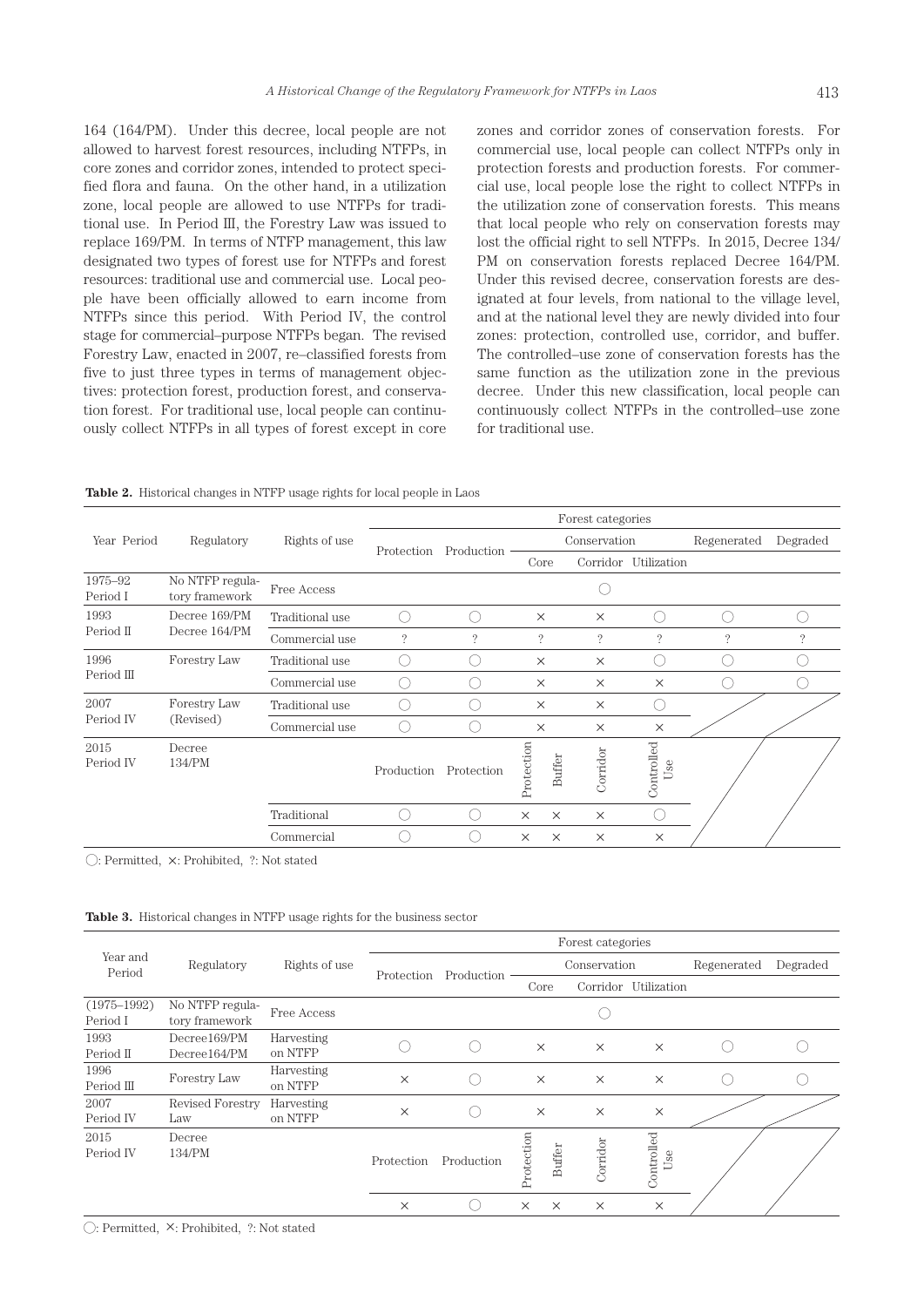#### *NTFP harvesting rights for the business sector*

Table 3 describes NTFP harvesting rights for the business sector under the forest regulatory framework of Laos, based on the four different periods for NTFP– related policies. In Period I, there was no regulatory framework on NTFPs. In the absence of any regulatory system, all business sectors were able to use NTFPs from forests commercially. In Period II, a forest regulatory framework including NTFPs was developed under decrees 169/PM and 164/PM, which stated that all business sectors were allowed to harvest NTFPs in all types of forests except conservation forests. In Period III, under the Forestry Law, the collection of NTFPs for commercial purposes was prohibited in protection forests and conservation forests. In Period IV, the government has been trying to control business sector use of NTFPs and other forest resources, and allows the business sector to harvest NTFPs only in production forests.

Table 4 summarizes the historical changes in NTFP– related rights for local people and the business sector. In the period after the establishment of Laos as a country (Period I), both local people and the business sector had free access to harvest NTFPs in the absence of any regulatory framework. With the development of the forest regulatory framework (Period II), local people were allowed traditional uses of NTFPs while the business sector also had commercial rights to use NTFPs in all types of forest except conservation forests. When the enforcement stage of forest–related policies began in Laos (Period III), the government started to control commercial use of NTFPs. The collection of NTFPs in conservation forests for commercial is prohibited not only for the business sector, but also for local people. In addition, NTFP collection in protection forests is prohibited for the business sector.

#### **NTFP rights in village forests**

The concept of the "village forest" developed after the enactment of the Forestry Law in 1996. From this, local people could obtain the right to use the forest in their own territories as "village forests." According to Order 377/MAF, Order 54/MAF and the Forestry Law, local people are required to follow village forestry regulations, which prohibit actions causing damage to village forests. The forest–related regulatory tools called upon local people to use NTFPs in sustainable way in their forest areas. During period III, Regulation No. 524/MAF stated that local people could not collect commercial NTFPs in a village forest if it overlapped with a conservation forest. Since full market controls were implemented in Period IV, the government has tried to control harvesting methods of NTFPs to ensure that they are done in a sustainable way for local people under the revised Forestry Law. Table 5 provides a summary of NTFP rights in village forests.

#### **Obligations of commercial NTFPs**

The government considered commercial uses of NTFPs for local people and the business sector since legislation permitted forest use for the market economy starting in Period III. In this context, forest–related regulatory tools have different effects for local people and

**Table 4.** Summary of historical changes in NTFP usage rights for local people and the business sector

| Period            | $I(1975-1992)$                     | $II(1993-1995)$                                                                                                             | III $(1996 - 2006)$                                                                                                                                           | IV (2007-2016)                   |
|-------------------|------------------------------------|-----------------------------------------------------------------------------------------------------------------------------|---------------------------------------------------------------------------------------------------------------------------------------------------------------|----------------------------------|
| Local people      | Free access                        | • Traditional use $\left(\bigcirc\right)$ (except in<br>core zone of conservation forest)<br>$\bullet$ Commercial use $(?)$ | • Traditional use $\left(\bigcirc\right)$ (except in<br>core zone of conservation forest)<br>• Commercial use $(\bigcirc)$ (except in<br>conservation forest) | $\rightarrow$ Same as period III |
| Business sector   | Free access                        | • Commercial use $\left(\bigcirc\right)$ (except in<br>conservation forest)                                                 | • Commercial use $\left(\bigcirc\right)$ (except in<br>conservation and protection<br>forest)                                                                 | $\rightarrow$ Same as period III |
| NTFP policy trend | No NTFP<br>regulatory<br>framework | • Secure local traditional rights<br>$\bullet$ Open marketing<br>• Conserve conservation forests                            | • Provide local commercial rights<br>• Conserve protection forests                                                                                            | No change                        |

**Table 5.** NTFP rights in village forests

| Year and Period | Regulatory framework                                                | Village Forest Regulation                                                                                                                             |
|-----------------|---------------------------------------------------------------------|-------------------------------------------------------------------------------------------------------------------------------------------------------|
| $1996$ (III)    | • Forestry Law<br>$\bullet$ Order 54/MAF<br>$\bullet$ Order 377/MAF | • Concept of "village forest" developed<br>• Local people have right to use village forests<br>• Sustainable use of NTFPs required in village forests |
| $2001$ (III)    | • Regulation No.524/MAF                                             | • Commercial NTFPs cannot be collected in conservation forests that overlap with village<br>forests                                                   |
| $2007$ (IV)     | • Revised Forestry Law                                              | • Techniques and training are required for harvesting NTFPs for commercial use, reducing<br>negative impacts for village forests.                     |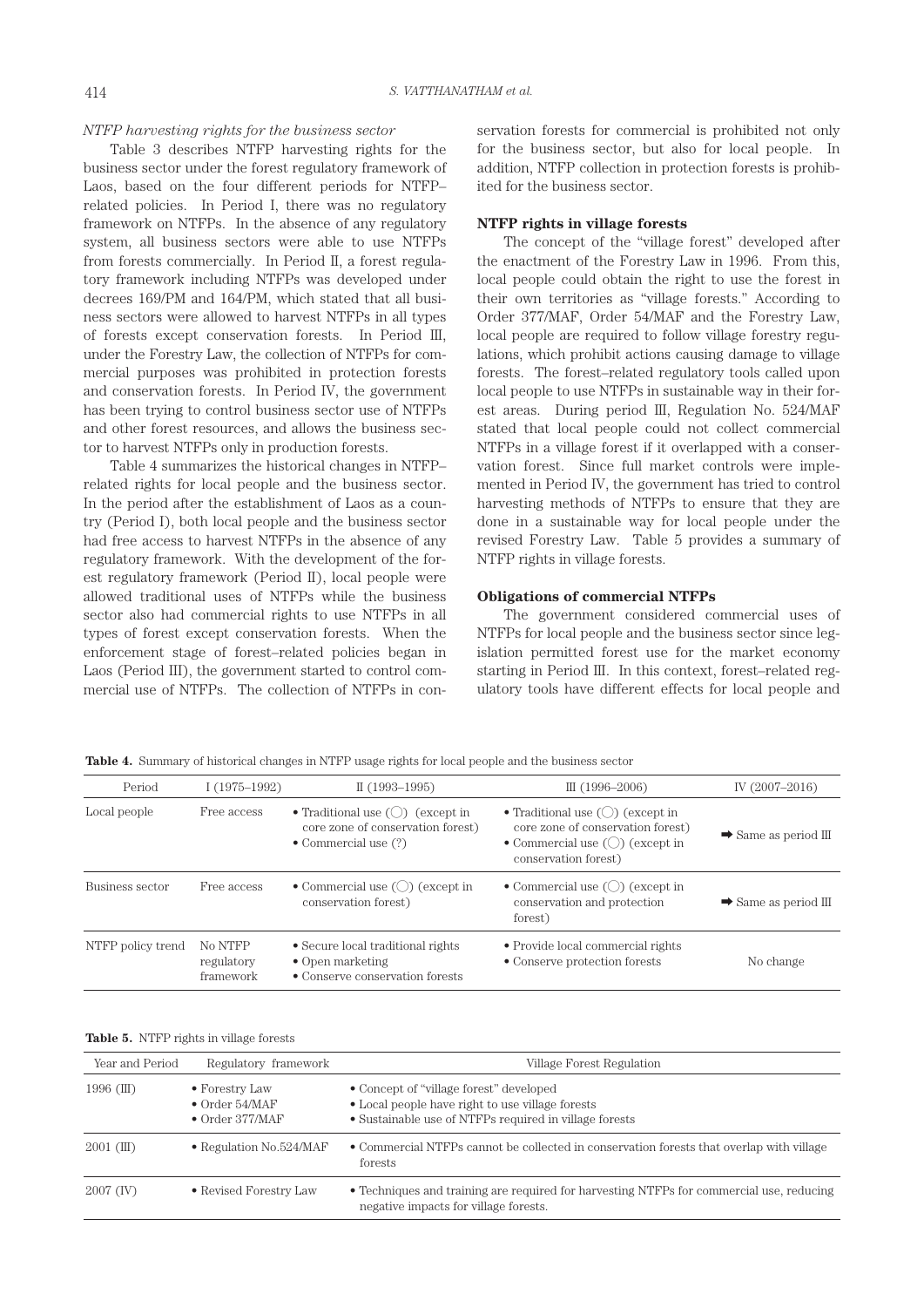the business sector. Since the business sector utilizes a large number of NTFPs, the government needs to impose obligations for the conservation of NTFP resources. Three forest–related regulatory tools (Order 1848/MAF, Order 10/PM and Order 111/MOF) stated that commercial harvesting of NTFPs by the business sector should involve a bidding system for permits. The winner of a bid is required to pay a tax to the relevant District of Finance Office. On the other hand, local people are not required to pay any tax on NTFPs, even for commercial uses. In terms of commercial NTFP use, only the business sector is required to follow several obligations such as paying a tax and participating in bidding for harvesting rights (Table 6).

#### **Exporting NTFPs**

For exporting NTPFs, the government tried to regulate NTFP use through several regulatory tools. Order 10/PM, 2000 and Order 15/PM, 2001 stated that three valuable NTFP species (eaglewood, sandalwood and rattan) are not allowed to be exported as raw material. If these NTFPs were to be sold unprocessed as raw material, the economic benefits on the Laos side would be quite limited due to low selling prices. Thus, the government sought more national revenue from these NTFP species. In 2003, Decree 155/PM prohibited the export of medicinal NTFPs, in order to secure the nation's genetic resources. Only local people are permitted to collect and use them, for traditional uses. In 2016, Notification 1355/ PM stated that for the commercial export of NTFPs, all business sectors must comply with restrictions. NTFPs that can be processed in Laos into semi–final or final products, such as rattan, bamboo, cardamom and medicinal plants, cannot be exported as raw materials. The regulations also prohibited the export of black charcoal. While opening up the market in Period III, the government also tried to maximize national revenues from NTFPs and to protect genetic resources of medicinal spe-

**Table 6.** Obligations for commercial NTFPs

| cies (Table $7$ ). |  |
|--------------------|--|
|                    |  |
|                    |  |

#### **Final Discussion**

Over the course of four decades, the government of Laos has developed a regulatory framework for NTFPs with the aim of both controlling and promoting the use of NTFPs, particularly in Period III (1996–2006). Since opening up the market, the government has tried to manage the use of NTFPs sustainably and at the same time ensure national benefits. For local people, the government has made an effort to secure local rights for traditional uses and to ensure that forest use is sustainable. On the other hand, the government has made an effort to control the business sector, by using permissions and obligations. In terms of conservation, the government has attempted to maximize value–added revenues from NTFPs as well as secure genetic resources for the national benefit. Under these government intentions, the current regulatory framework has the potential to secure NTFP resources. Nevertheless, even with the implementation of the existing regulatory framework, illegal trading is still observed (Hkum *et al*., 2005; CITES, 2008; Orchidees, 2009; Phounvisouk, 2013; NAFRI, 2016). Thus, there is still room for improvements in implementation of the regulatory framework for NTFPs.

#### CONCLUSIONS

The regulatory framework for NTFPs in Laos has evolved over the course of four decades. The government has made significant efforts to both promote and control the use of NTFPs by rural communities and the business sector in order to contribute to poverty eradication and national development. Some weaknesses still remain, however. In order to improve the management and conservation of NTFP resources and reduce illegal behavior, some improvements are needed in the implementation of the regulatory framework.

| Year         | Regulatory                                       | Contents                                               | Business sector | Local people   |
|--------------|--------------------------------------------------|--------------------------------------------------------|-----------------|----------------|
| $2000$ (III) | $\bullet$ Order 10/PM<br>$\bullet$ Order 111/MAF | Payment of harvest tax for commercial<br><b>NTFPs</b>  | Yes             | N <sub>0</sub> |
| $2004$ (III) | $\bullet$ Instruction 2297/MAF                   | Introduction of bidding system for<br>commercial NTFPs | Yes             | Not stated     |

#### **Table 7.** Exporting NTFPs

| Year                 | Regulatory                                     | NTFP Species                  | Contents                                                                                                             |
|----------------------|------------------------------------------------|-------------------------------|----------------------------------------------------------------------------------------------------------------------|
| $2000$ (III)         | $\bullet$ Order 10/PM                          |                               | All NTFPs Export of NTFPs requires government permission                                                             |
| 2000<br>$2001$ (III) | $\bullet$ Order 10/PM<br>$\bullet$ Order 15/PM | Eaglewood, sandalwood, rattan | Export of 3 specific NTFPs prohibited                                                                                |
| $2003$ (III)         | $\bullet$ Decree 155/PM                        | All medicinal plants          | Export of medicinal plants is prohibited                                                                             |
| $2016$ (IV)          | • Notification 1355/PM                         | All NTFPs                     | NTFPs that can be processed into semi-final or<br>final products inside Laos cannot be exported as<br>raw materials. |